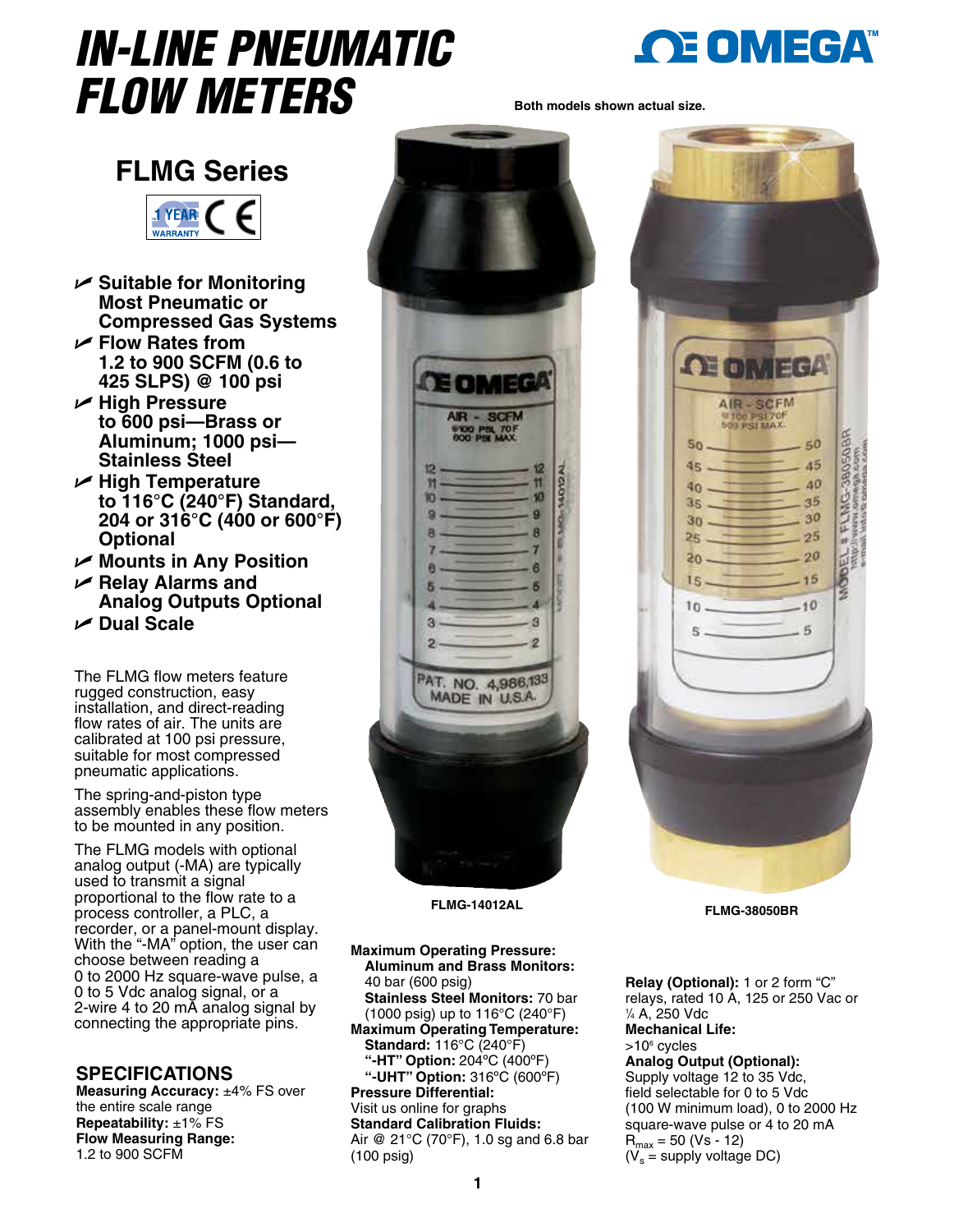#### **Materials of Construction (Wetted Components)**

| <b>Description</b>                                   | <b>Aluminum</b>                                    | <b>Brass</b>                                       | <b>Stainless Steel</b>                                                 |
|------------------------------------------------------|----------------------------------------------------|----------------------------------------------------|------------------------------------------------------------------------|
| High-pressure casing, end<br>ports and tapered shaft | Aluminum                                           | <b>Brass</b>                                       | 304 SS                                                                 |
| <b>Seals</b>                                         | Buna (standard), EPR, FKM<br>or Perfluoroelastomer | Buna (standard), EPR, FKM<br>or Perfluoroelastomer | FKM with PTFE backup<br>(standard), Buna, EPR or<br>Perfluoroelastomer |
| Transfer magnet                                      | PTFE-coated Alnico                                 | PTFE-coated Alnico                                 | PTFE-coated Alnico                                                     |
| Floating orifice disk                                | Stainless steel                                    | Stainless steel                                    | Stainless steel                                                        |
| All other internal parts                             | Stainless steel                                    | Stainless steel                                    | Stainless steel                                                        |

### **Materials of Construction (Non-Wetted Components)**

| <b>Description</b> | <b>Aluminum</b>                                    | <b>Brass</b>                                       | <b>Stainless Steel</b>                         |
|--------------------|----------------------------------------------------|----------------------------------------------------|------------------------------------------------|
| Window tube        | Polycarbonate<br>(standard), $P$ yrex <sup>®</sup> | Polycarbonate<br>(standard), $P$ yrex <sup>®</sup> | Polvcarbonate<br>(standard) Pyrex <sup>®</sup> |
| Window seals       | Buna (standard)                                    | Buna (standard)                                    | Buna (standard)                                |

| <b>Port Sizes</b>                 | $\frac{1}{4}$ to 1 $\frac{1}{2}$ FNPT                                                                                                    |
|-----------------------------------|------------------------------------------------------------------------------------------------------------------------------------------|
| Installation<br><b>Dimensions</b> | $\frac{1}{4}$ to $\frac{1}{2}$ " Port: 1%" OD x 6%" length<br>$\frac{3}{4}$ to 1" Port: 2 $\frac{3}{8}$ " OD x 7 $\frac{5}{32}$ " length |
|                                   | 11/4 to 11/2" Port: $3\frac{1}{2}$ OD x 101/8" length                                                                                    |

*Note: Minimum flow rate = 10% of maximum.*

### **Dimensions for Units with "-MA" Option**



| <b>DIM</b> | $\frac{1}{4}$ and $\frac{1}{2}$ " Ports | $\frac{3}{4}$ and 1" Ports   | 1 $\frac{1}{4}$ and 1 $\frac{1}{2}$ " Ports | 2" Ports*                |
|------------|-----------------------------------------|------------------------------|---------------------------------------------|--------------------------|
| A          | 167 mm $(6\%$ <sup>"</sup> )            | 182 mm $(7\frac{5}{32})$     | 258 mm $(10\frac{1}{8})$                    | 322 mm (12%")            |
| B          | 56 mm $(2\frac{3}{16})$                 | 75 mm (2 <sup>15/16"</sup> ) | 97 mm $(3^{13}/16^{11})$                    | 97 mm $(3^{13}/16^{11})$ |
| C          | 101 mm $(4")$                           | 114 mm $(4\frac{1}{2})$      | 135 mm $(5\frac{5}{16})$                    | 135 mm $(5\frac{5}{16})$ |
| D          | 47 mm $(1\frac{7}{8})$                  | 47 mm $(1\frac{7}{8})$       | 47 mm $(1\frac{7}{8})$                      | 47 mm $(1\frac{7}{8})$   |
| Е          | 128 mm $(4\frac{7}{8})$                 | 127 mm $(5")$                | 172 mm $(6\frac{3}{4})$                     | 172 mm $(6\frac{3}{4})$  |
|            | 57 mm $(2\frac{1}{4})$                  | 73 mm (2%")                  | 95 mm $(3\frac{3}{4})$                      | 95 mm $(3\frac{3}{4})$   |

*\* For 2" port units consult sales.*